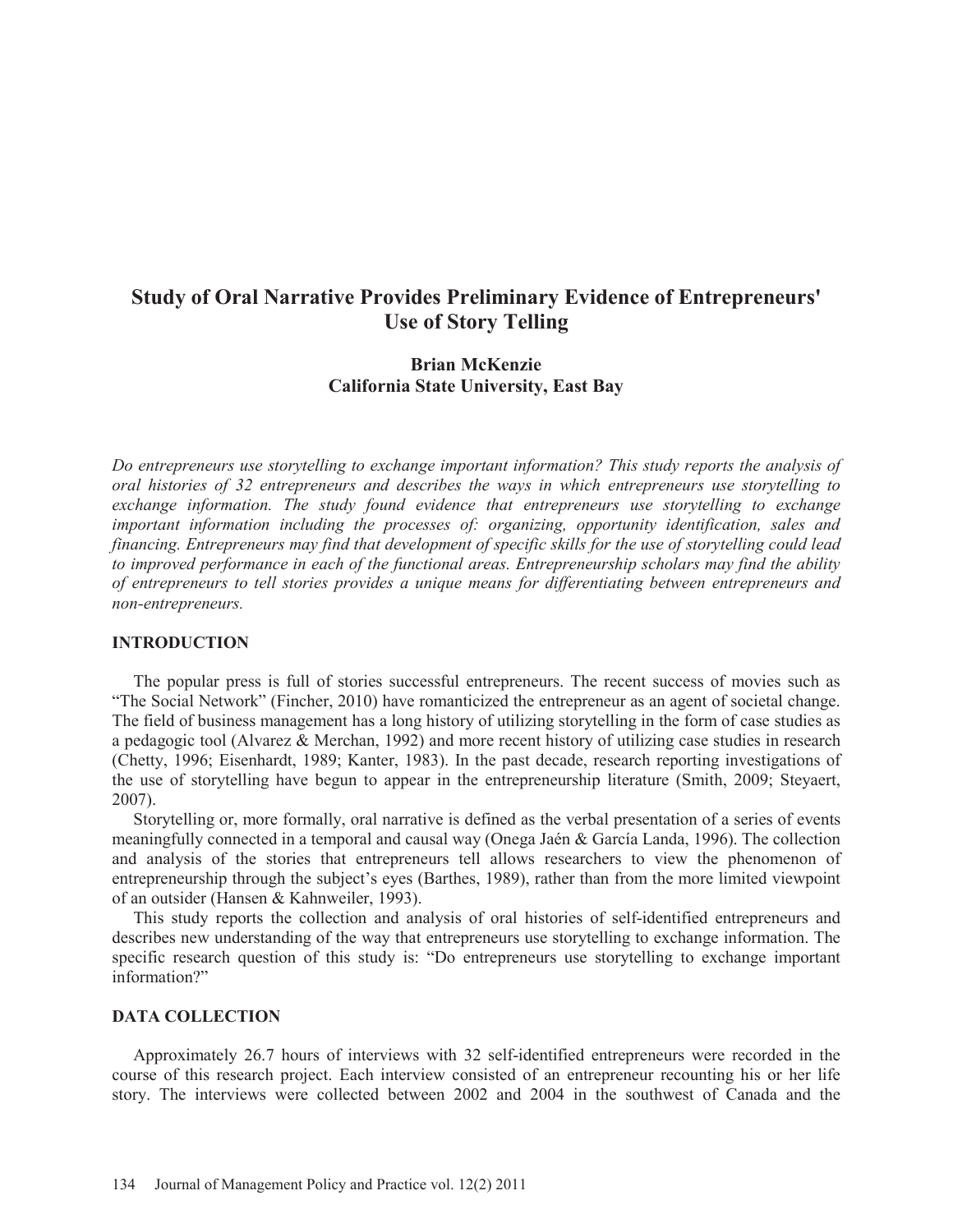northwest of the United States, an area chosen because it provided a relatively homogenous cultural heritage. The entrepreneurs interviewed in this study were from a wide variety of industries: clothing, communications, consulting, health care, hospitality, manufacturing, retail, software development, trading and yachting. They ranged in age from 27 years to 76 years. Fifteen of the entrepreneurs were American, thirteen were Canadian and four were immigrants to Canada from other countries. Male entrepreneurs made up 72% of the population of this study. This approximates the finding of the Global Entrepreneurship Monitor study, which found males made up 62% of the total number of entrepreneurs in the US and 67% of the total entrepreneurs in Canada (Reynolds, 1999).

### **Data Quality**

 Data quality is usually measured in terms of validity and reliability. Validity is defined as measurement of the accuracy of information and its generalizability (Creswell, 1994). In qualitative research, the construct of validity is generalized to truthfulness of investigation (Kvale, 1995). Reliability has been defined as a measurement of the likelihood of similar conditions giving rise to similar observations (Aunger, 1995). In qualitative research, the construct of reliability is generalized to craftsmanship on the part of the researcher (Mays & Pope, 1995).

 Validity can be broken down into two constructs: internal validity, which concerns the accuracy of information and external validity, which concerns the generalizability of findings. The construct of internal validity in positivist science corresponds to veracity or the degree of correspondence with objective (Kvale, 1995). Postmodern philosophy of science disputes the notion of objective reality (Feyerabend, 1975) and substitutes "spirit of truth" (Ricoeur, 1965) as the measurement of veracity. In this study, veracity has been tested by comparing the events described in the actuality for conformity with printed records (Allen & Montell, 1981). The construct of external validity in positivist science corresponds to generalizability and is generally treated as a sampling issue in interpretive inquiry (Zikmund, 1994).

This study utilized a process of theoretical sampling (Glaser & Strauss, 1967) in the determination of the number and types of candidates to be interviewed. Simply stated, theoretical sampling means that the ethnographer chooses the next people to interview when he or she feels the need for data to compare to the data already collected (Agar, 1980). Glaser and Strauss (1967) refer to this point as theoretical saturation. Overall theoretical saturation was tested by comparing the data collected to a typology of eight entrepreneurial archetypes described by William Gartner (1982).

### **ANALYSIS OF DATA**

 The specific research question, which the study investigates, is: "Do entrepreneurs use storytelling to exchange important information?" Statements of entrepreneurs describing their use of narrative were collected from the entrepreneurs' recorded life stories. Table 1 classifies these statements into a typology based on the ways that the entrepreneurs of this study described their use of storytelling.

| <b>Use of Storytelling</b> | <b>Frequency</b> | <b>Male</b><br>$\frac{0}{0}$ | Female<br>$\frac{0}{0}$ |
|----------------------------|------------------|------------------------------|-------------------------|
| Organizing                 | 25               | 60.0                         | 40.0                    |
| Opportunity Identification | 27               | 81.5                         | 18.5                    |
| <b>Sales</b>               | 17               | 52.9                         | 29.4                    |
| Financing                  | 10               | 60.0                         | 40.0                    |
| Other                      |                  | 100.0                        |                         |

# **TABLE 1 CLASSIFICATION OF ENTREPRENEURS' USE OF STORYTELLING**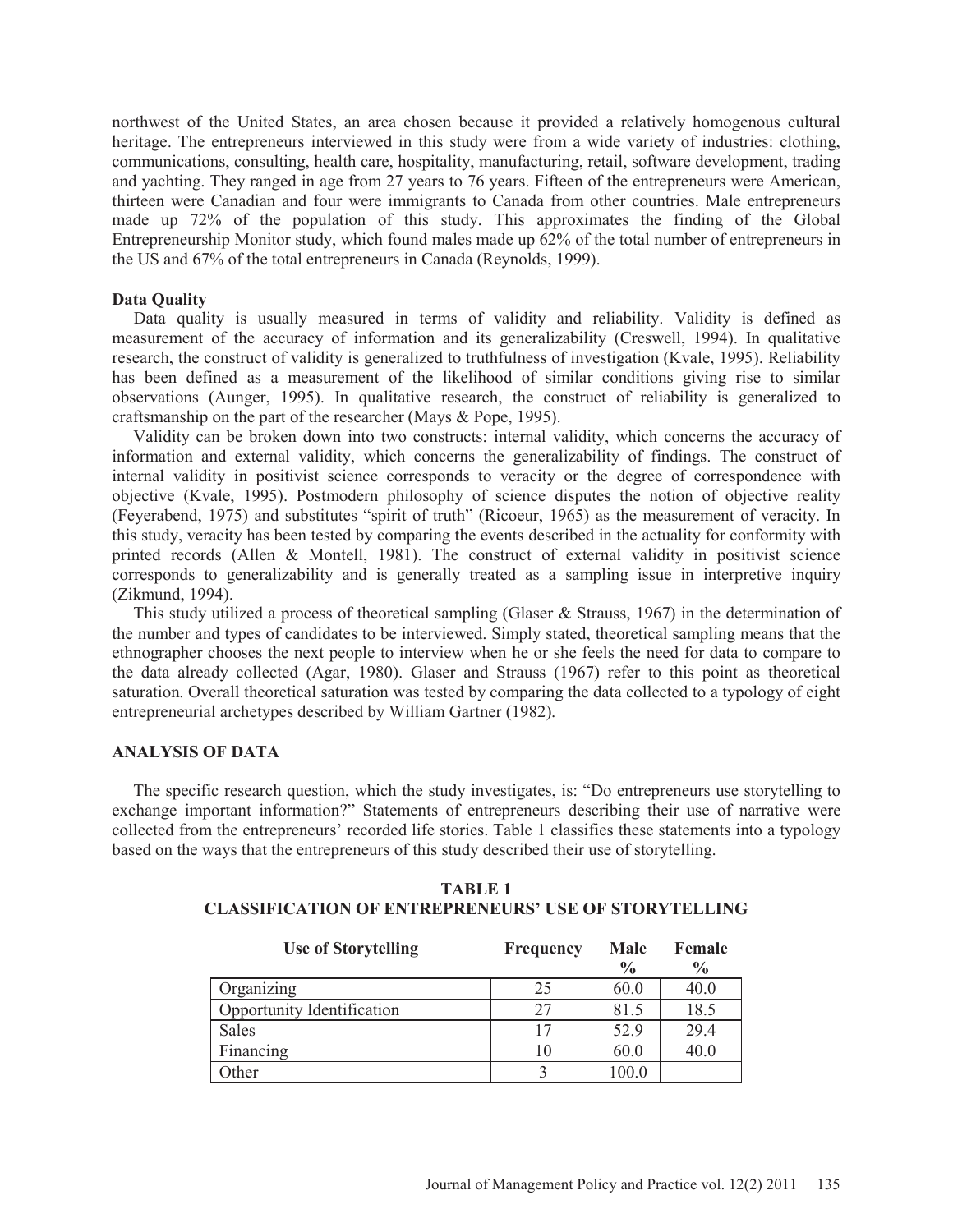It is interesting to note that the female entrepreneurs of this study reported using storytelling as a tool for organizing and as a sales tool more frequently than male entrepreneurs. However, the male entrepreneurs reported using storytelling as a tool for opportunity identification more frequently than the female entrepreneurs.

#### **Storytelling as a Tool for Organizing**

 Entrepreneurs in this study referenced storytelling 25 times as a tool used for organizing. Management researchers Mills, Boylstein and Lorean (2001) have suggested that storytelling can be seen as "explanatory mythmaking or conceptual construction that interpret and frame organizational situations". The entrepreneur, Tom Keffer, provided an example of how he used storytelling to create an organizational myth:

I wrote a company history up. And one of the anecdotes I gave in that is how when you were trapped at the phone all day long you couldn't go anywhere. This was before cell phones. So even something simple like taking a shower was a problem. And more than once the phone would ring when I was in the shower. I would take the phone in with me and when it would ring, and I would shut the water off and wait a few seconds for the gurgling noise to stop; pick up the phone and as calmly as I could, I would say: "Rogue Wave Software." (Keffer & McKenzie, 2002)

 This particular myth frames the importance of customer service at Rogue Wave Software. To Keffer, customer service is so important that he would allow a customer to interrupt his bathing. Entrepreneurs in this study used storytelling in organizing in a wide variety of ways: to share best practices amongst organization members, as a way of documenting organizational structure, to learn business practices in a family setting, as a way of articulating the entrepreneur's vision to organization members, to describe a business model and as a way of explaining complex relationships within the organization. In all of these cases, narrative appeared to have been used as a vehicle for the exchange of complex and rich information.

 Organization theorist O'Connor (1997) views organizational decision making as the convergence of oral narratives claiming that the narrative's power comes from its ability to simultaneously render information and the meaning of that information. Kelly (1985) found that stories were used in high-tech firms to address equality, security and control. Boje (1991) observed that storytelling in organizations has two intertwined components, stories as texts and stories as performance. The majority of references that the entrepreneurs in this study made to storytelling used as a way of organizing referred to stories as text. This would explain the logic of Keffer's writing down his narrative of the history of Rogue Wave. By solidifying the story, he hoped to create a stable, predictable organizational culture.

#### **Storytelling Used to Identify and Communicate Opportunities**

 The entrepreneurs in this study reported 27 instances of the use of storytelling for opportunity identification. The entrepreneur, Peter Newman provided an account of how he used storytelling to identify the opportunity associated with the founding of Progressive Plastics:

We were running a campsite, which was a learning experience. We were running a campsite and we were running this fabricating shop in Prince George and doing all the estimating and everything else and Brad was looking after the shop. And, in the meantime, one of our plastics suppliers, one of the guys I knew there well. Him and I went for a beer one night and he was complaining about this company. And I said 'well why don't we start up our own plastics company?' So we started up a plastics...an industrial plastics supply company which he ran, and I was the joint partner with him. (Newman & McKenzie, 2002)

 Throughout the interviews of this study, it was common for entrepreneurs to place their visions of opportunities into the context of a performance narrative. Often the product or market or combination of product and market that formed the basis of the opportunity did not exist at the time the entrepreneur envisioned the opportunity.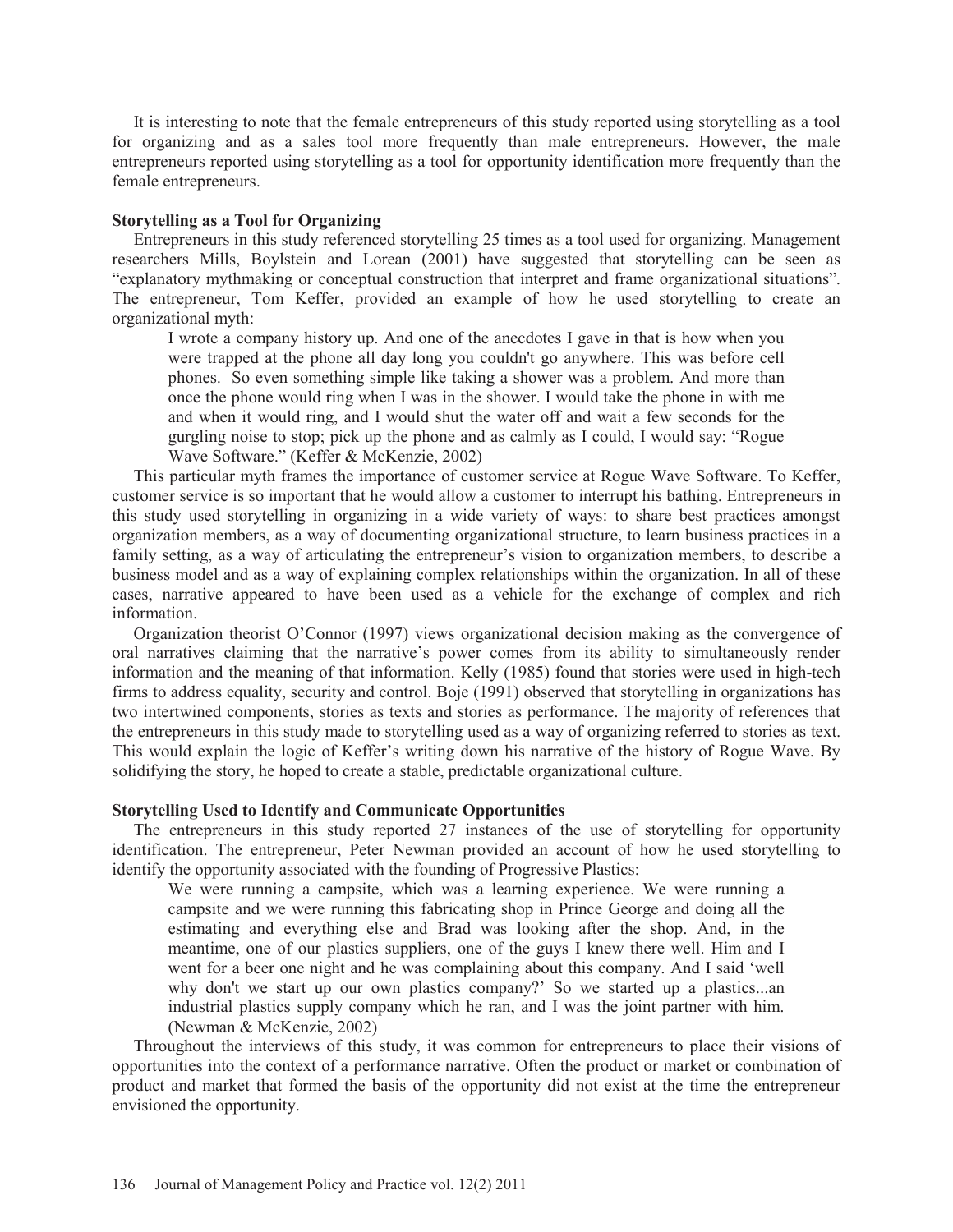Not only did the entrepreneurs in this study use storytelling to uncover opportunities, but they also tended to use versions of the narratives they had created to convey the opportunity to others. This is a clear example of storytelling as performance. The entrepreneur, Nathan Rothman, was explicit in describing the importance he placed on exchanging information about new business ideas with other people when he said, "I'm a big advocate about talking to people about your business idea and getting other ideas from people" (Rothman & McKenzie, 2002). The entrepreneur, Tim Vasko, provided a simpler example of how a narrative can contain the interplay of characters, needs and desires and time in the identification of business opportunities:

I've always been interested in the stock market. It's always fascinated me as a kid and everything. So I got my license to sell mutual funds and…I made one sale. And so I was basically as salesman and I made one sale for…and the guy who sponsored me...the sale I made was a \$30,000 bond fund. And so I was expecting to get, the commission was four percent, so I was expecting to get \$1,200 or something less, maybe \$1,000. And I got a cheque for \$600. And I called the guy who had sponsored me to get my license and he goes, "Well half of it is mine". And I said, "You mean, I went out, I found the person, you don't give me an office, you don't give me anything, you don't pay any of my bills, you don't pay for my gas and you're going to keep 50% of my money." And he said, "Yeah, that's the way it works." And I said, "Not for me it doesn't." And so I decided that…I said, "Well, I'll just go and start my own company." And the guy said. "Good luck." (Vasko & McKenzie, 2002)

 Contained within this brief oral narrative are a host of details about the operation of the marketplace in 1983, the prevailing attitudes of competitors, and the intentions of the storyteller. These details would be difficult to portray so concisely through a medium other than storytelling.

#### **Storytelling as a Sales Tool**

 The ability of narrative to carry richness of detail suggests that it is well suited to use as a sales tool. The life stories collected in this study made 17 references to storytelling being used as a tool to exchange information in the process of sales or marketing. Rothman tells this story about how he used oral narrative to sell a number of sailboats before he had built even one:

So I went out and actually pre-sold a couple of boats…And I showed the boat to Bill Black and I said, "Bill, you know, here's the design and thousand bucks holds you a spot in line." And I had another friend, at the time Stan Dabney. Stan and Sylvia Dabney, who are still in the boat business…Stan Dabney ran a printing company, later became our sales manager. But ran a printing company, but he was a good friend of mine. And I said, "Stanley, before I can go to Bill Black, I need to have somebody on the list, you know I need to have sold a boat to somebody else. So put your name on the list. You bought hull number three and we'll go to Bill and we'll go to other people and we'll tell them look three are sold already you'd better get on the line you better get on the list, or you know you're not going to get one, you know." And so we went to Bill, and Bill Black wrote a cheque for a thousand bucks. And we went to a fellow by the name of Sever Murphy who ran the Indoor Sun Shop, which was a florist and plant shop in the University District. And he wanted one, and we put him on the list, and we got a thousand bucks from him so we sold four or five boats. (Rothman & McKenzie, 2002)

 Rothman's narrative builds tension within the prospective purchaser's mind that replaces their concern over not being able to see a boat with a new concern that the boats might all be gone by the time they actually get to see one. This tension could not have been built with facts and figures, since no boats actually existed nor had any actually had been sold. This tension could not have been created using print media, since the delay caused by writing a report, delivering it and then waiting for it to be read takes too much time for the deft interplay between the characters that Rothman was manipulating. Rothman's use of narrative in sales took advantage of the difficulty the purchaser had in searching for accurate information. Geertz (1992) described the process of information search in the primarily oral bazaar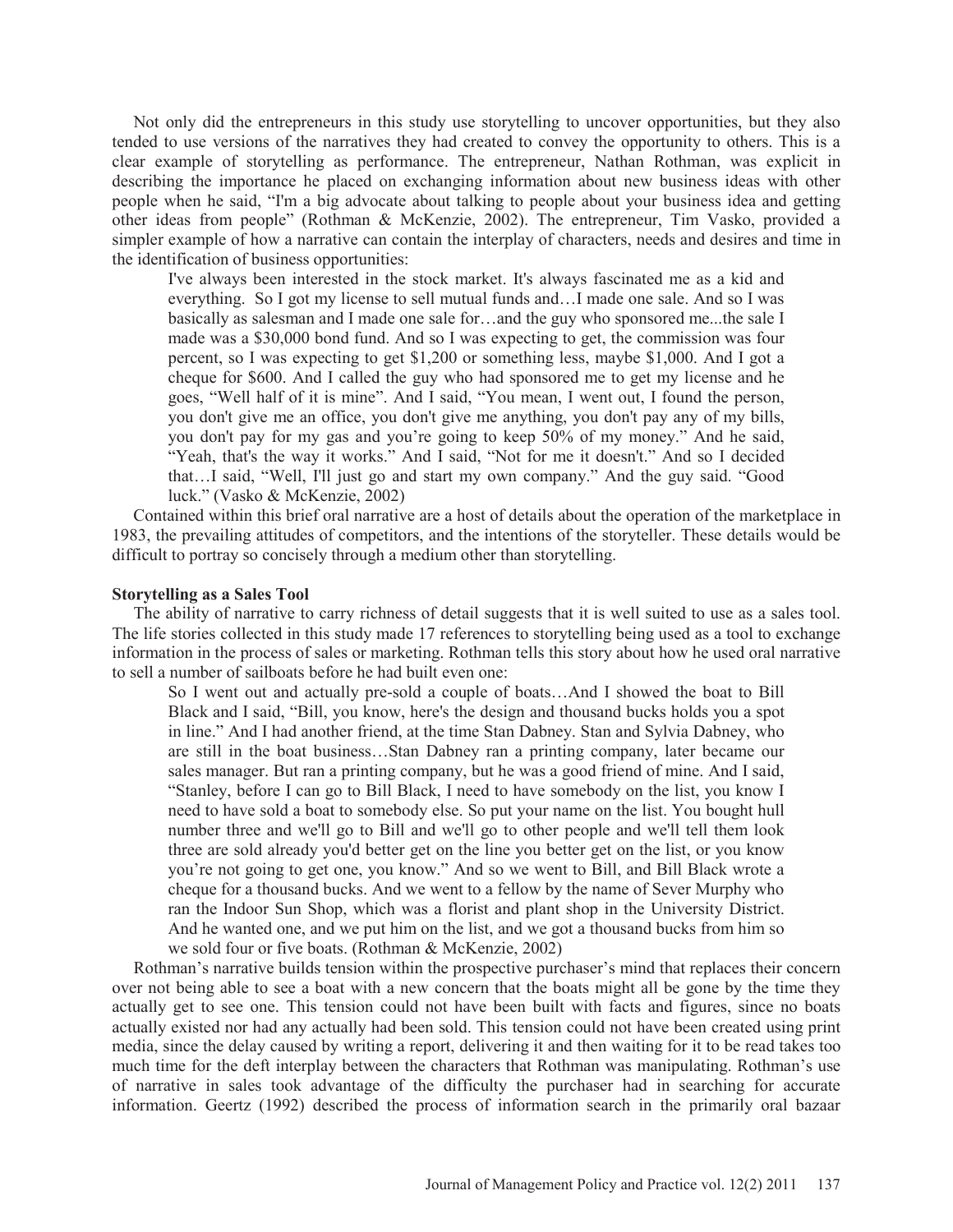economy as being "laborious, uncertain, complex and irregular". Weinstein's (1999) account of the used book trade in Gardena, California reveals similar characteristics in a North American setting. Rothman's clients were intent upon the purchase of a safe, reliable, fast and stylish sailboat, characteristics that were not necessarily mutually compatible. Rothman's narrative, like the bazaaris multidimensional bargaining, allowed each client to feel he was getting the best deal possible.

# **Storytelling Used in Financing Ventures**

 The entrepreneurs in this study referenced storytelling 10 times as a tool used for financing their ventures. O'Connor (2002) has described the use of narrative by entrepreneurs seeking venture capital financing as the creation of generic stories. Generic stories tend to be easy to tell and make intuitive sense with prospective investors. Keffer described his experience touring the US to meet with investment professionals prior to Rogue Wave Software's Initial Public Offering in these words.

It's the road show that's the got this mythic vision. But I don't know, I found the road show kind of boring. Because you have this presentation that you fix up and tune so that it's just…Oh…perfect. And you go out on the road and I gave that damn presentation 65 times in a row over two weeks. That's pretty dull, I'll tell you. It's not exciting or anything like that. It's just dull. (Keffer & McKenzie, 2002)

 Keffer offered the only example of this level of financing sophistication amongst the entrepreneurs interviewed in this study. However, other entrepreneurs used less heavily scripted narratives for the same purpose. We have already seen how Rothman (Rothman & McKenzie, 2002) pre-sold boats so he could attract investors to Valiant.

# **Other Uses of Storytelling by Entrepreneurs**

 The entrepreneurs in this study have also referenced storytelling three times as a form of recreational socializing. However, there is no evidence within any of these references differentiating them from the normal use of storytelling by non-entrepreneurs in recreational socializing.

#### **IMPLICATIONS**

 This study has provided preliminary evidence that entrepreneurs use storytelling to exchange important information. This evidence suggests an important role for future study of the stories that entrepreneurs tell. Further empirical investigation of the use of storytelling by entrepreneurs could provide evidence, useful both to entrepreneurs and to entrepreneurship scholars.

 Entrepreneurs are likely to gain confidence from the realization that their storytelling ability is vital to their profession. The development of specific skills for the use of storytelling for organizing, opportunity identification, sales and financing could lead to improved performance in each of these functional areas. Entrepreneurship educators could integrate storytelling into their curriculum both as a way of passing along the heuristics of entrepreneurial expertise and as an entrepreneurial skill.

 Entrepreneurship scholars may find the ability of entrepreneurs to tell stories provides a means for differentiating between entrepreneurs and non-entrepreneurs. Media scholars such as McLuhan (1964) and Ong (1977) have differentiated between oral cultures and literate cultures. It is possible that an individual's ability to communicate using storytelling is related to his or her ability to identify opportunities, to create organizations and to make sales; all key entrepreneurial activities. McLuhan describes oral communication as a cool medium because the listener must fill much of the information passed in oral communication. On the other hand, he describes print as a hot medium because the author, impacts one single sense of the reader with densely packed information. While all of the entrepreneurs examined in this study were extremely proficient in oral narrative, only 7 of the 32 entrepreneurs of this study appeared to have the same proficiency in written narrative.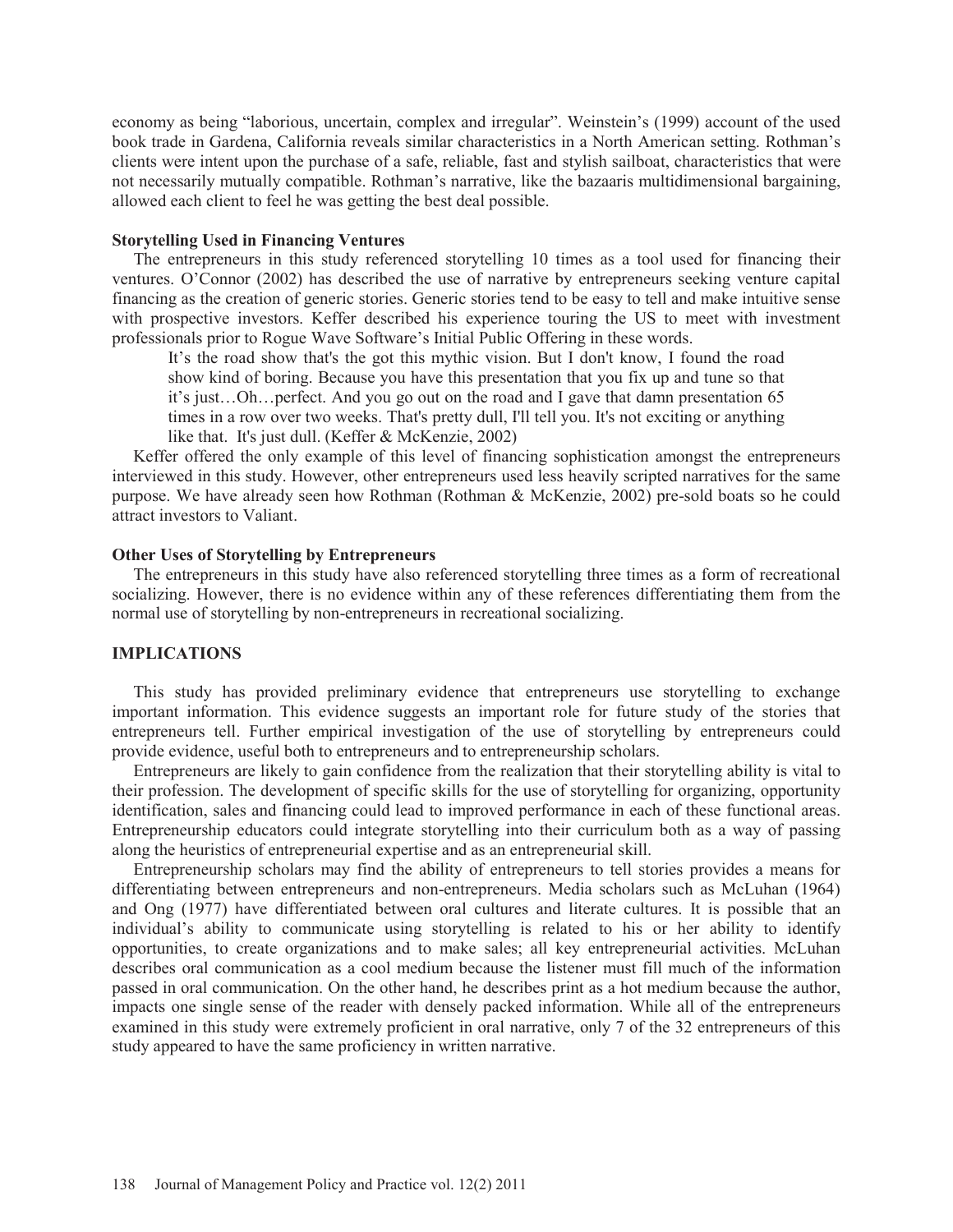#### **CONCLUSIONS**

 This study has found evidence that entrepreneurs use storytelling to exchange important information. All the entrepreneurs whose life stories were collected in this study made some use of storytelling to exchange important information. The analysis of the 32 oral histories contained in this study has found that the entrepreneurs interviewed used storytelling both as a text and as a performance as suggested by Boje (1991). Storytelling was used in the identification of opportunities, in the development of new organizations, in the arrangement of financing and in the process of making sales.

 The evidence of entrepreneurs using storytelling to exchange important information presented in this study is preliminary in nature. It must be noted that the unstructured interview process used in the study limits the ability to generalize this finding to larger populations. Participants were asked to tell their life stories and questions were intended only to add clarification or to enhance the conversation that the memoirist had initiated. None of the participants were specifically asked if they used storytelling to exchange important information or what kind of information they exchanged using storytelling. Further research into the use of storytelling by entrepreneurs will be required to substantiate our understanding of the links between storytelling and the creative processes of organizing, opportunity identification, sales and financing.

#### **REFERENCES**

Agar, M. (1980). *The Professional Stranger: An Informal Introduction to Ethnography*. New York, NY: Academic Press.

Allen, B., & Montell, W. L. (1981). *From Memory to History: Using Oral Sources in Local Historical Research*. Nashville, TN: American Association for State and Local History.

Alvarez, J. L., & Merchan, C. (1992). The role of narrative fiction in the development of imagination for action. *International Studies of Management & Organization, 22*(3).

Aunger, R. (1995). On ethnography: storytelling or science? *Current Anthropology, 36*(1), 97-130.

Barthes, R. (1989). *The Rustle of Language*. Berkeley, CA: University of California Press.

Boje, D. M. (1991). The storytelling organization: a study of story performance in an office-supply firm. *Administrative Science Quarterly, 36*(1), 106-126.

Chetty, S. (1996). The case study method for research in small-and medium-sized firms. *International Small Business Journal, 15*(1), 73-85.

Creswell, J. (1994). *Research Design: Qualitative & Quantitative Approaches*. Thousand Oaks, CA: Sage Publications.

Eisenhardt, K. M. (1989). Building theories from case study research. *The Academy of Management Review, 14*(4), 532-551.

Feyerabend, P. K. (1975). *Against Method* (1978 ed.). London, UK: Verso.

Fincher, D. (Writer) (2010). The Social Network.

Gartner, W. B. (1982). *An empirical model of the business startup and eight entrepreneurial archetypes.* Unpublished dissertation, University of Washington, Seattle, WA.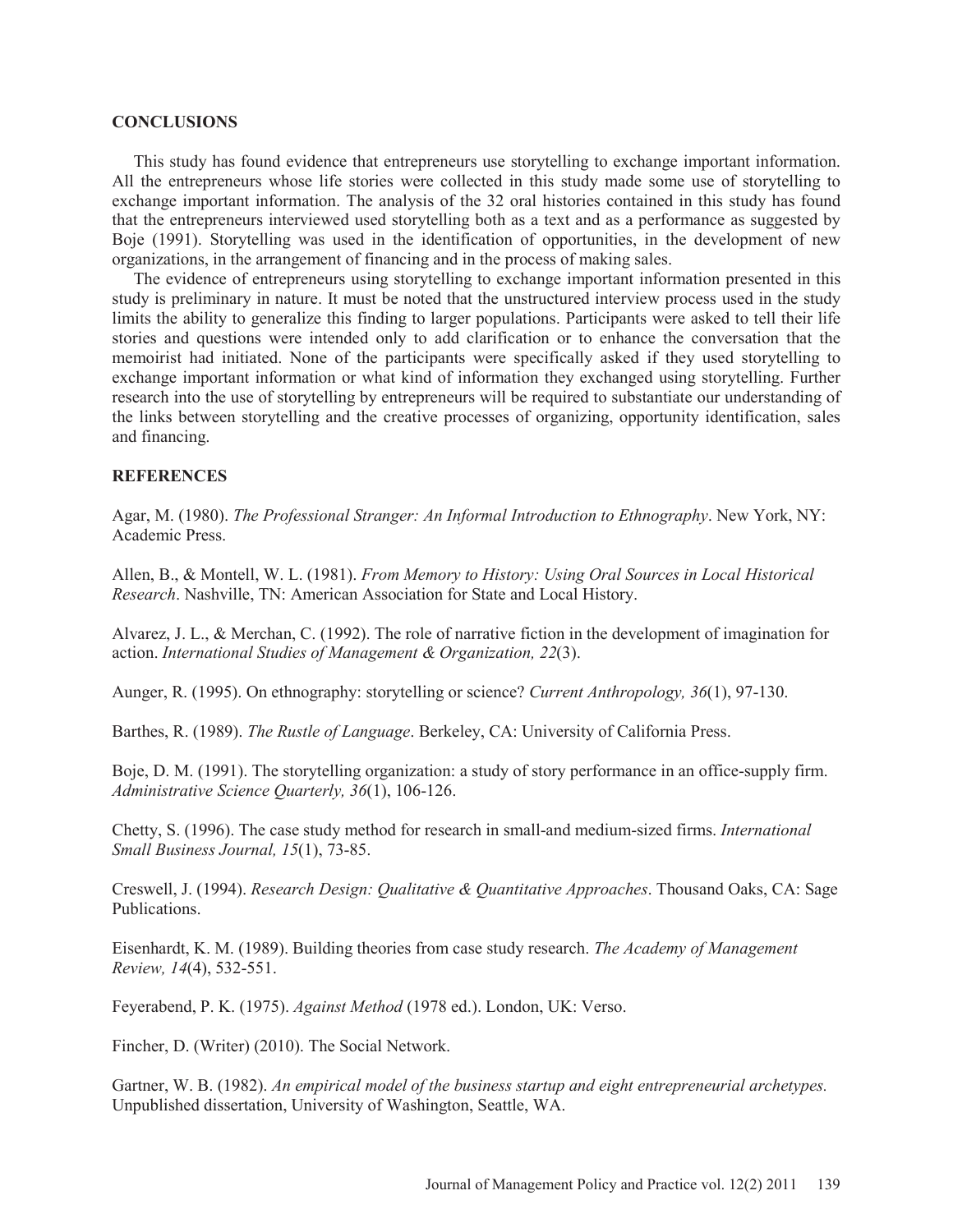Geertz, C. (1992). The bazaar economy: Information and search in peasant marketing. In M. S. Granovetter & R. Swedberg (Eds.), *The Sociology of Economic Life* (pp. 225-232). Boulder, CO: Westview Press.

Glaser, B. G., & Strauss, A. L. (1967). *The Discovery of Grounded Theory Strategies for Qualitative Research*. Chicago, IL: Aldine Publishing Company.

Hansen, C. D., & Kahnweiler, W. M. (1993). Storytelling: An instrument for understanding the dynamics of corporate relationships. *Human Relations, 46*(12), 1391-1416.

Kanter, R. M. (1983). *The Change Masters: Innovation & Entrepreneurship in the American Corporation*. New York, NY: Simon and Schuster.

Keffer, T., & McKenzie, B. (2002). Tom Keffer Oral History [Audio recording]. Sidney, BC. Kelly, J. W. (1985). Storytelling in high-tech organizations: A medium for sharing culture. *Journal of Applied Communication Research, 18*(1), 45-58.

Kvale, S. (1995). The social construction of validity. *Qualitative Inquiry, 1*(1), 19-41. Mays, N., & Pope, C. (1995). Rigour and qualitative research. *British Medical Journal, 311*(6997), 109- 113.

McLuhan, M. (1964). *Understanding Media: The Extensions of Man* (Paperback ed.). New York, NY: McGraw-Hill Book Company.

Mills, T. L., Boylstein, C. A., & Lorean, S. (2001). 'Doing' organizational culture in the Saturn corporation. *Organization Studies, 22*(1), 117-143.

Newman, P., & McKenzie, B. (2002). Peter Newman Oral History [Audio recording]. Sidney, BC.

O'Connor, E. (1997). Telling decisions: The role of narrative in organizational decision making. In Z. B. Shapira (Ed.), *Organizational Decision Making* (pp. 304-323). New York, NY: Cambridge University Press.

O'Connor, E. (2002). Storied business: Typology, intertextuality, and traffic in entrepreneurial narrative. *The Journal of Business Communication, 39*(1), 36-54.

Onega Jaén, S., & García Landa, J. A. (1996). *Introduction*. London, UK: Longman.

Ong, W. (1977). *Interfaces of the Word*. Ithica, NY: Cornell University Press.

Reynolds, P. D. (1999). *National Panel Study of U.S. Business Start-ups First Annual Overview* (Overview). Wellesely, MA: Babson College.

Ricoeur, P. (1965). *History and Truth*. Evanston IL: Northwestern University Press.

Rothman, N., & McKenzie, B. (2002). Nathan Rothman Oral History [Audio recording]. Sidney, BC.

Smith, R. (2009). Mentoring and Perpetuating the Entrepreneurial Spirit within Family Business by Telling Contingent Stories. *New England Journal of Entrepreneurship, 12*(2), 27-41.